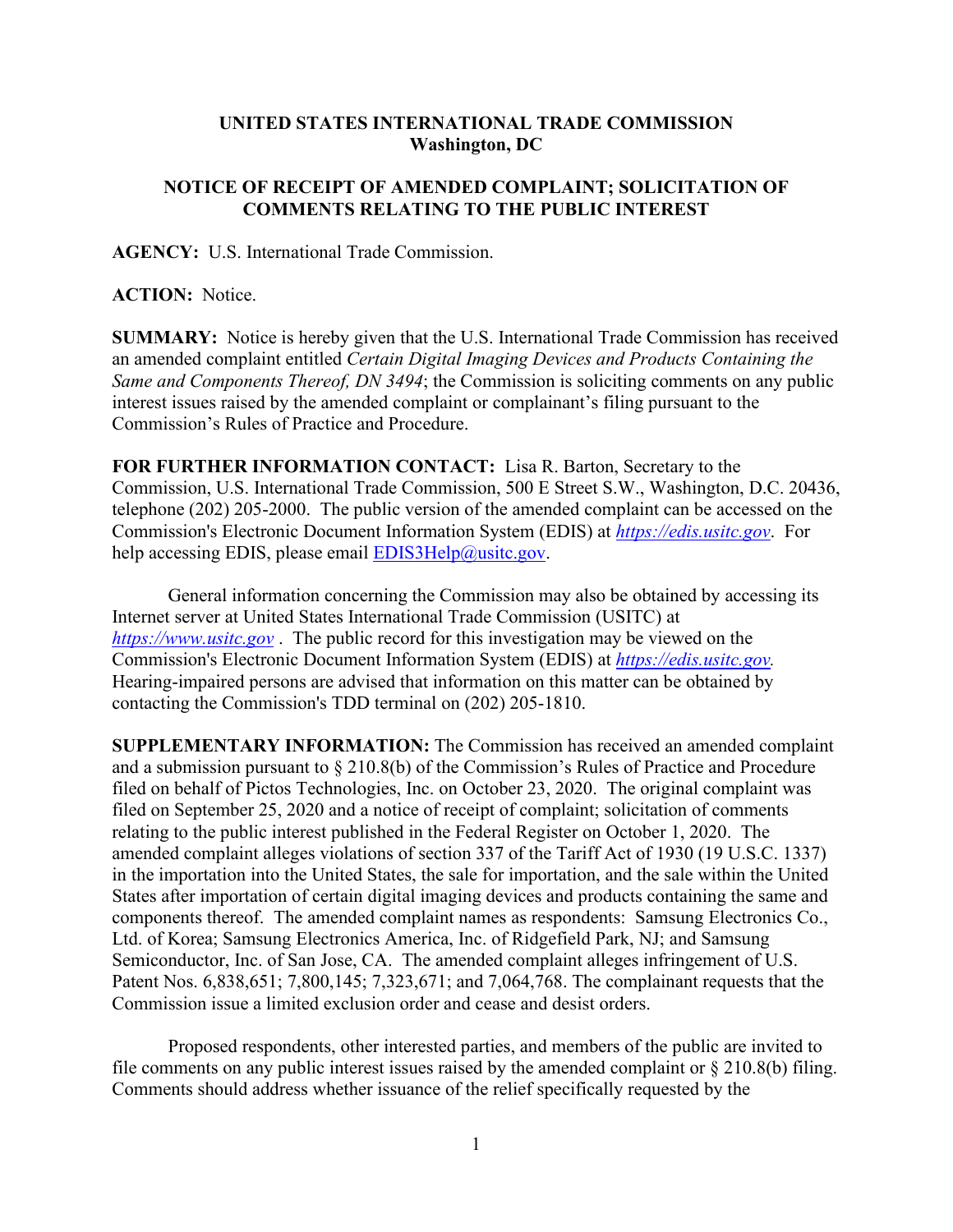complainant in this investigation would affect the public health and welfare in the United States, competitive conditions in the United States economy, the production of like or directly competitive articles in the United States, or United States consumers.

In particular, the Commission is interested in comments that:

- (i) explain how the articles potentially subject to the requested remedial orders are used in the United States;
- (ii) identify any public health, safety, or welfare concerns in the United States relating to the requested remedial orders;
- (iii) identify like or directly competitive articles that complainant, its licensees, or third parties make in the United States which could replace the subject articles if they were to be excluded;
- (iv) indicate whether complainant, complainant's licensees, and/or third party suppliers have the capacity to replace the volume of articles potentially subject to the requested exclusion order and/or a cease and desist order within a commercially reasonable time; and
- (v) explain how the requested remedial orders would impact United States consumers.

Written submissions on the public interest must be filed no later than by close of business, eight calendar days after the date of publication of this notice in the Federal Register. There will be further opportunities for comment on the public interest after the issuance of any final initial determination in this investigation. Any written submissions on other issues must also be filed by no later than the close of business, eight calendar days after publication of this notice in the Federal Register. Complainant may file replies to any written submissions no later than three calendar days after the date on which any initial submissions were due. Any submissions and replies filed in response to this Notice are limited to five (5) pages in length, inclusive of attachments.

Persons filing written submissions must file the original document electronically on or before the deadlines stated above and submit 8 true paper copies to the Office of the Secretary by noon the next day pursuant to § 210.4(f) of the Commission's Rules of Practice and Procedure (19 CFR 210.4(f)). Submissions should refer to the docket number ("Docket No. 3494") in a prominent place on the cover page and/or the first page. (*See* Handbook for Electronic Filing Procedures, **Electronic Filing Procedures**<sup>[1](#page-1-0)</sup>). Persons with questions regarding filing should contact the Secretary (202-205-2000).

<span id="page-1-0"></span><sup>1</sup> Handbook for Electronic Filing Procedures: *[https://www.usitc.gov/documents/handbook\\_on\\_filing\\_procedures.pdf](https://www.usitc.gov/documents/handbook_on_filing_procedures.pdf)*